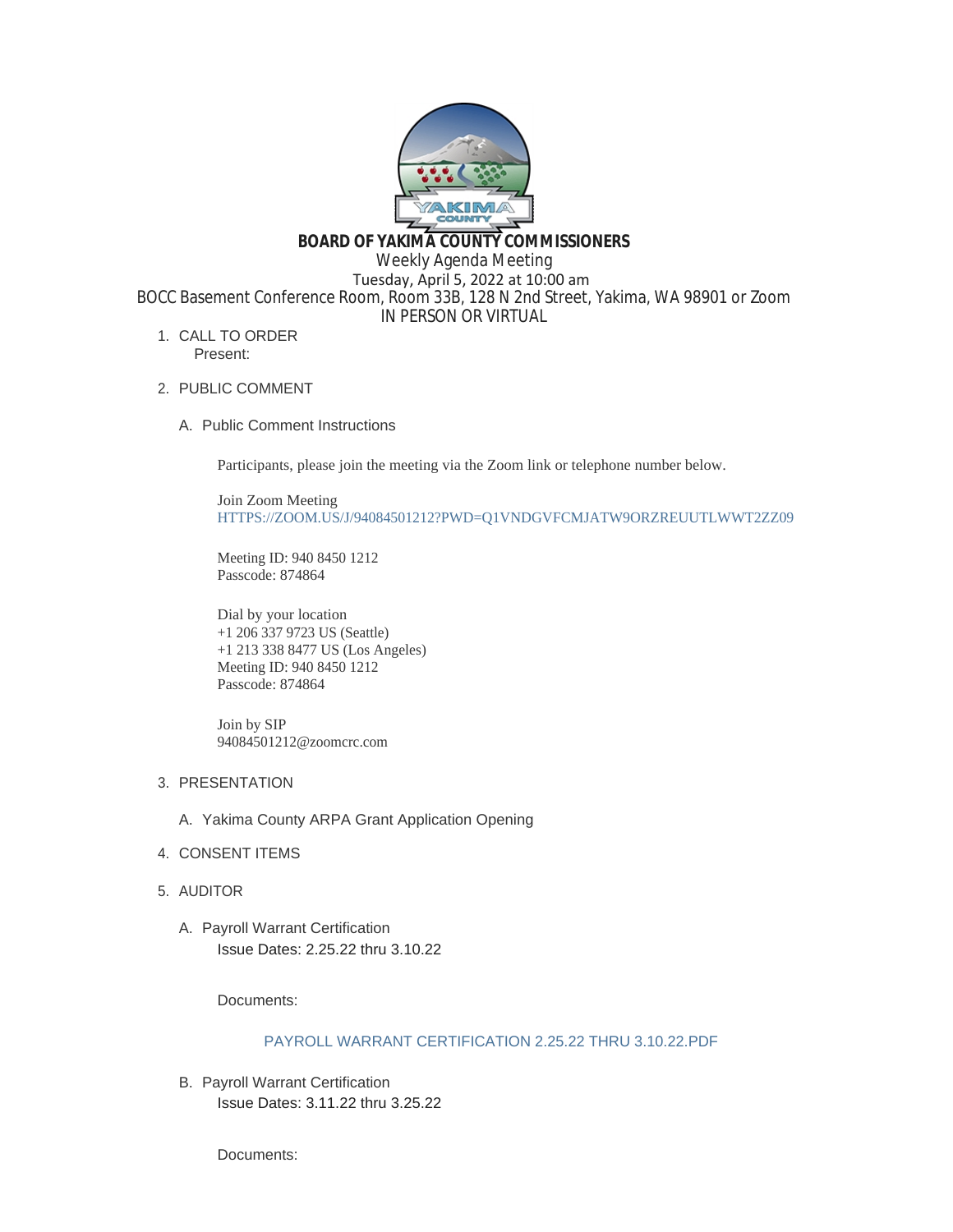## [PAYROLL WARRANT CERTIFICATION 3.11.22 THRU 3.25.22.PDF](https://www.yakimacounty.us/AgendaCenter/ViewFile/Item/4093?fileID=16050)

C. Accounts Payable Warrant Approval Issue Date: 3.31.22

Documents:

### [AP WARRANT APPROVAL 3.31.22.PDF](https://www.yakimacounty.us/AgendaCenter/ViewFile/Item/4114?fileID=16058)

- 6. COMMISSIONER
	- 3.29.22 Minutes A.

Documents:

## [3.29.22 MINUTES.PDF](https://www.yakimacounty.us/AgendaCenter/ViewFile/Item/4091?fileID=16048)

- 7. CORPORATE COUNSEL
	- Resolution 96-2022 A.

Approving Settlement of Yakima County Superior Court Case No. 20-2-01722-39 File by Matthew and Kerri Lovelass.

Fiscal Impact: \$5,000

Documents:

#### [96-2022.PDF](https://www.yakimacounty.us/AgendaCenter/ViewFile/Item/4094?fileID=16051)

B. Resolution 97-2022 Approving Settlement of Claim No. 3-2022 Filed by Richard Davis.

Fiscal Impact: \$714

Documents:

# [97-2022.PDF](https://www.yakimacounty.us/AgendaCenter/ViewFile/Item/4095?fileID=16052)

- 8. COUNTY ROADS
	- A. Resolution 98-2022

Authorizing Advertisement of Bids for Purchase of Asphalt Emulsion for the Yakima County 2022 Bituminous Surface Treatment Program; MP3746.

Fiscal Impact: Cost of Advertisement

Documents:

#### [98-2022.PDF](https://www.yakimacounty.us/AgendaCenter/ViewFile/Item/4097?fileID=16054)

B. Agreement 105-2022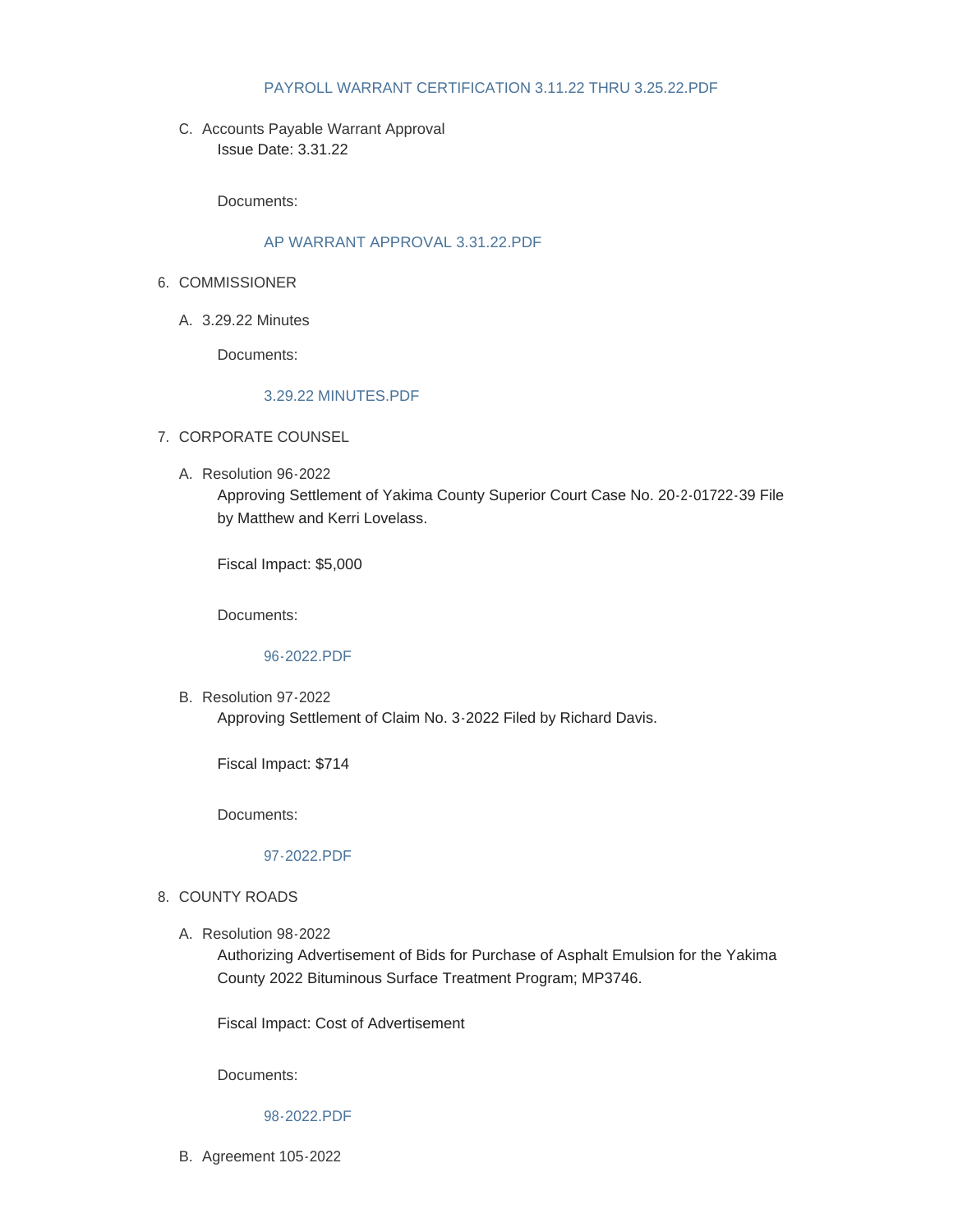Agreement with Commonstreet Consulting LLC to Provide Consulting Services Relating to Yakima County Roads Department Projects that Necessitate Acquisition Rights and the Provision of Relocation Services.

Fiscal Impact: Not to Exceed \$200,000

Documents:

# [BOCC 105-2022.PDF](https://www.yakimacounty.us/AgendaCenter/ViewFile/Item/4098?fileID=16055)

# FACILITIES SERVICES 9.

A. Resolution 102-2022

Awarding Bid for the State Fair Park Maintenance Office Roof Replacement Project to Leslie & Campbell Inc.

Fiscal Impact: \$0

Documents:

# [102-2022.PDF](https://www.yakimacounty.us/AgendaCenter/ViewFile/Item/4119?fileID=16063)

B. Resolution 103-2022

Awarding Bid for the Yakima County Juvenile Justice Center Roof Replacement Project to Leslie & Campbell Inc.

Fiscal Impact: \$0

Documents:

## [103-2022.PDF](https://www.yakimacounty.us/AgendaCenter/ViewFile/Item/4120?fileID=16064)

# 10. HUMAN RESOURCES

A. Resolution 104-2022 Additions/Deletions to Budgeted Positions in Fund 580 (Facilities Services).

Fiscal Impact: Funding of the Changes will be Absorbed within the Existing Department Budget Levels for 2022

Documents:

# [104-2022.PDF](https://www.yakimacounty.us/AgendaCenter/ViewFile/Item/4124?fileID=16065)

## 11. PROSECUTOR

A. Agreement 104-2022

Agreement with AM-PM Services to Provide Legal Process Serving Services for the Yakima County Prosecuting Attorney's Office.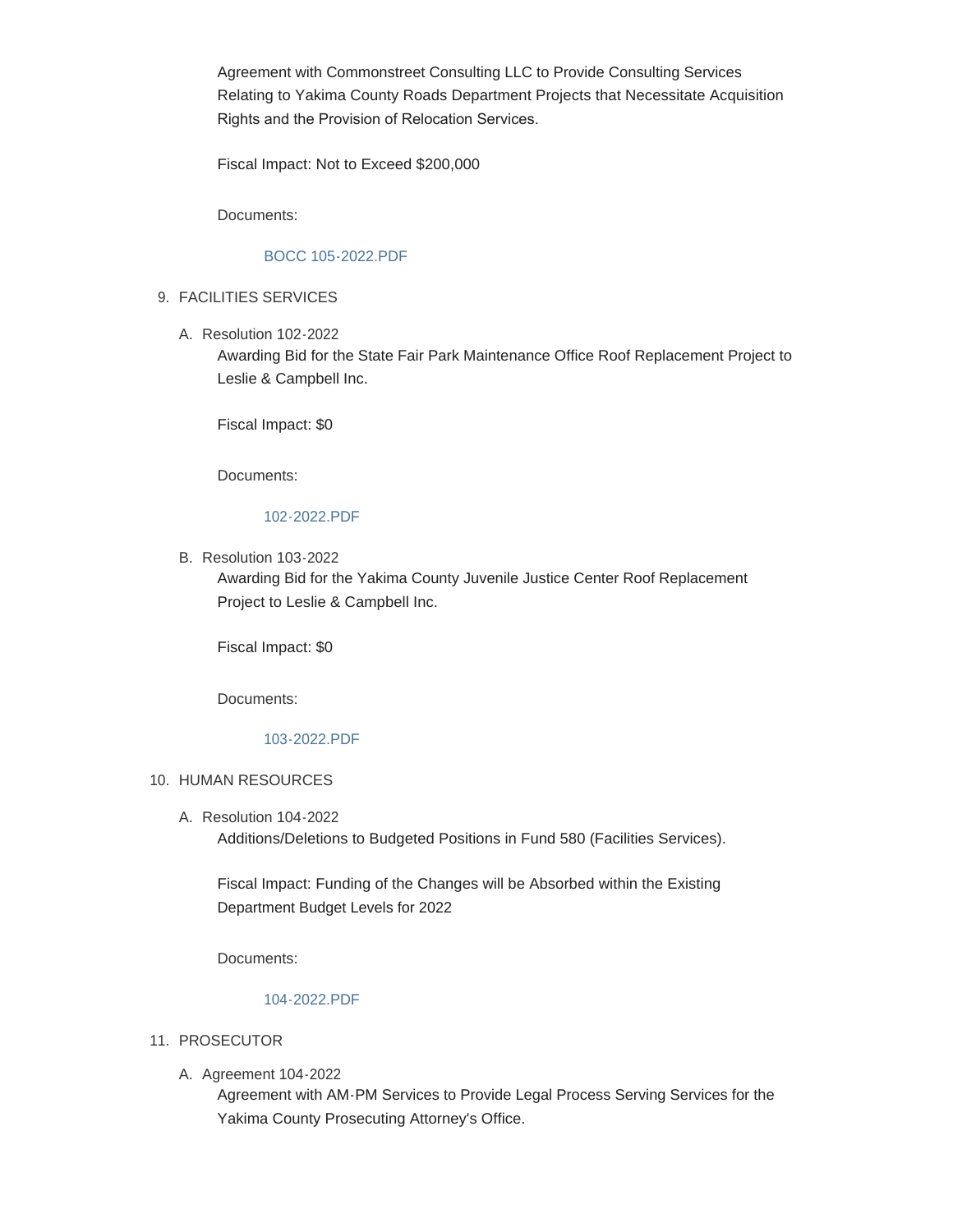Documents:

## [BOCC 104-2022.PDF](https://www.yakimacounty.us/AgendaCenter/ViewFile/Item/4096?fileID=16053)

# 12. PUBLIC SERVICES

A. Resolution 99-2022

Authorizing Application to the Washington Military Department Hazard Mitigation Grant Program (DR4481) for the Gap to Gap Ecosystem Restoration Project.

\$0

Documents:

#### [99-2022.PDF](https://www.yakimacounty.us/AgendaCenter/ViewFile/Item/4099?fileID=16056)

B. Agreement 106-2022

Amendment #6 to the Agreement with SCS Engineers to Add Funds to Task Order #6 and Provides for the Data Collected in 2021 to be Compiled and Used for the 2022 First Semi-Annual Title V Reporting.

Fiscal Impact: Not to Exceed \$25,800

Documents:

#### [BOCC 106-2022.PDF](https://www.yakimacounty.us/AgendaCenter/ViewFile/Item/4100?fileID=16057)

## 13. TREASURER

Resolution 100-2022 A.

Approving Current Authorized Investing Officers and Alternate Investing Officers for Various County Funds.

Fiscal Impact: \$0

Documents:

## [100-2022.PDF](https://www.yakimacounty.us/AgendaCenter/ViewFile/Item/4115?fileID=16059)

B. Resolution 101-2022

Deposit and Distribution of Public Utilities Privilege Taxes for 2021.

Fiscal Impact: \$187,068.93 - Annual Distribution Received from Washington State Department of Revenue

Documents: